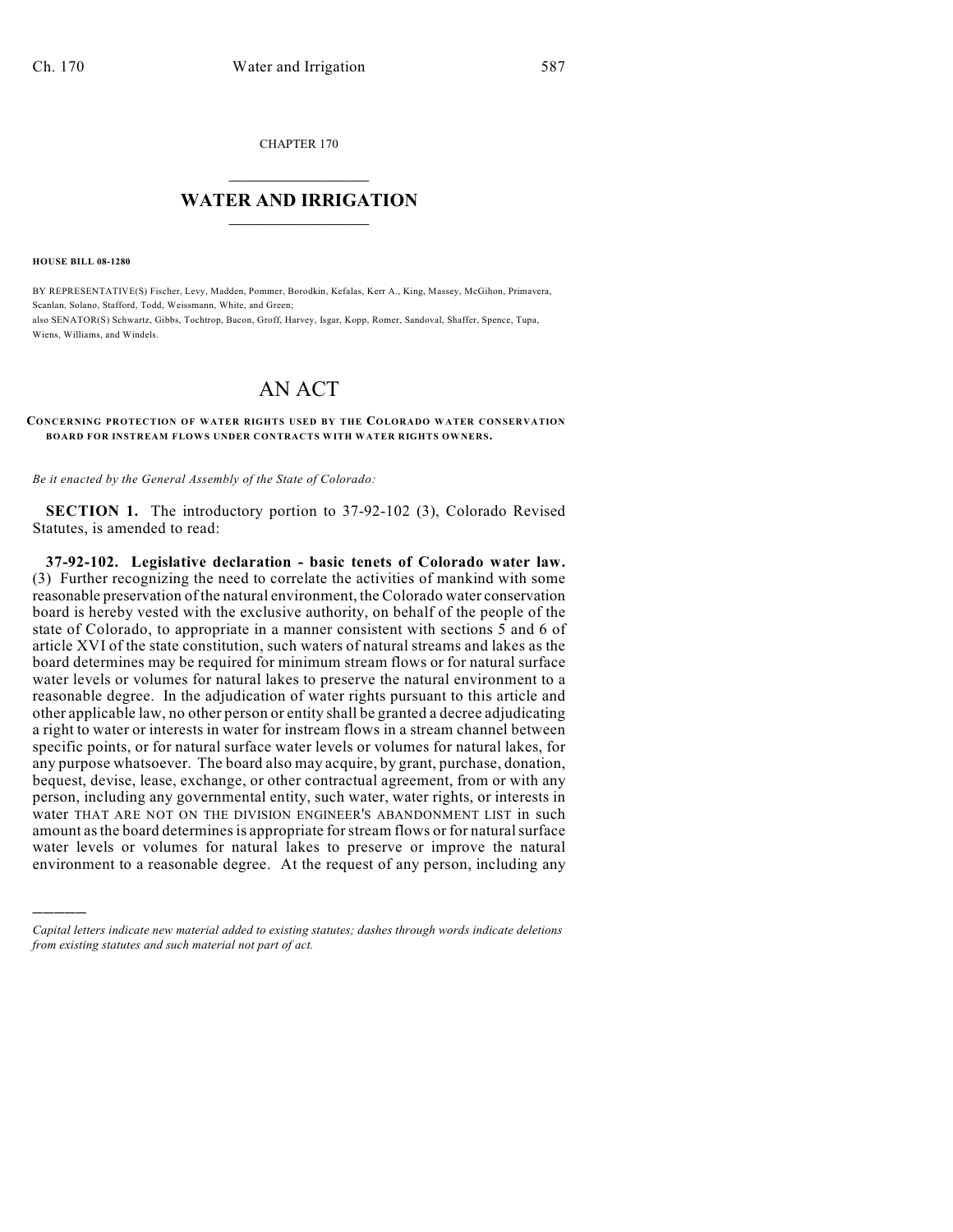588 Water and Irrigation Ch. 170

governmental entity, the board shall determine in a timely manner, not to exceed one hundred twenty days unless further time is granted by the requesting person or entity, what terms and conditions it will accept in a contract or agreement for such acquisition. Any contract or agreement executed between the board and any person or governmental entity that provides water, water rights, or interests in water to the board shall be enforceable by either party thereto as a water matter under this article, according to the terms of the contract or agreement. THE BOARD SHALL ADOPT CRITERIA FOR EVALUATING PROPOSED CONTRACTS OR AGREEMENTS FOR LEASES OR LOANS OF WATER, WATER RIGHTS, OR INTERESTS IN WATER UNDER THIS SUBSECTION (3), INCLUDING, BUT NOT LIMITED TO, CRITERIA ADDRESSING PUBLIC NOTICE, THE EXTENT TO WHICH THE LEASED OR LOANED WATER WILL BENEFIT THE NATURAL ENVIRONMENT TO A REASONABLE DEGREE, AND CALCULATION OF THE COMPENSATION PAID TO THE LESSOR OF THE WATER BASED UPON THE USE OF THE WATER AFTER THE TERM OF THE LEASE. AS A CONDITION OF APPROVAL OF A PROPOSED CONTRACT OR AGREEMENT FOR A LEASE OR LOAN OF WATER, WATER RIGHTS, OR INTERESTS IN WATER PURSUANT TO THIS SUBSECTION (3), THE BOARD SHALL OBTAIN CONFIRMATION FROM THE DIVISION ENGINEER THAT THE PROPOSAL IS ADMINISTRABLE AND IS CAPABLE OF MEETING ALL APPLICABLE STATUTORY REQUIREMENTS. ALL CONTRACTS OR AGREEMENTS ENTERED INTO BY THE BOARD FOR LEASES OR LOANS OF WATER, WATER RIGHTS, OR INTERESTS IN WATER PURSUANT TO THIS SUBSECTION (3) SHALL REQUIRE THE BOARD TO MAINTAIN RECORDS OF HOW MUCH WATER THE BOARD USES UNDER THE CONTRACT OR AGREEMENT EACH YEAR IT IS IN EFFECT AND TO INSTALL ANY MEASURING DEVICES DEEMED NECESSARY BY THE DIVISION ENGINEER TO ADMINISTER THE CONTRACT OR AGREEMENT AND TO MEASURE AND RECORD HOW MUCH WATER FLOWS OUT OF THE REACH AFTER USE BY THE BOARD UNDER THE CONTRACT OR AGREEMENT, UNLESS A MEASURING DEVICE ALREADY EXISTS ON THE STREAM THAT MEETS THE DIVISION ENGINEER'S REQUIREMENTS. ALL CONTRACTS OR AGREEMENTS FOR WATER, WATER RIGHTS, OR INTERESTS IN WATER UNDER THIS SUBSECTION (3) SHALL PROVIDE THAT, PURSUANT TO THE WATER COURT DECREE IMPLEMENTING THE CONTRACT OR AGREEMENT, THE BOARD OR THE LESSOR, LENDER, OR DONOR OF THE WATER MAY BRING ABOUT BENEFICIAL USE OF THE HISTORICAL CONSUMPTIVE USE OF THE LEASED, LOANED, OR DONATED WATER RIGHT DOWNSTREAM OF THE INSTREAM FLOW REACH AS FULLY CONSUMABLE REUSABLE WATER. THE BOARD SHALL FILE A CHANGE OF WATER RIGHT APPLICATION OR OTHER APPLICATION WITH THE WATER COURT TO OBTAIN A DECREED RIGHT TO USE WATER FOR INSTREAM FLOW PURPOSES UNDER A CONTRACT OR AGREEMENT FOR A LEASE OR LOAN OF WATER, WATER RIGHTS, OR INTERESTS IN WATER PURSUANT TO THIS SUBSECTION (3). THE RESULTING WATER COURT DECREE SHALL QUANTIFY THE HISTORICAL CONSUMPTIVE USE OF THE LEASED OR LOANED WATER RIGHT AND DETERMINE THE METHOD BY WHICH THE HISTORICAL CONSUMPTIVE USE SHOULD BE QUANTIFIED AND CREDITED DURING THE TERM OF THE AGREEMENT FOR THE LEASE OR LOAN OF THE WATER RIGHT. SAID METHOD SHALL RECOGNIZE THE ACTUAL AMOUNT OF CONSUMPTIVE USE AVAILABLE UNDER THE LEASED OR LOANED WATER RIGHT AND SHALL NOT RESULT IN A REDUCTION OF THE HISTORICAL CONSUMPTIVE USE OF THAT WATER RIGHT DURING THE TERM OF THE LEASE OR LOAN, EXCEPT TO THE EXTENT SUCH REDUCTION IS BASED UPON THE ACTUAL AMOUNT OF WATER AVAILABLE UNDER SAID RIGHTS. ALL WATER RIGHTS UNDER SUCH DECREES SHALL BE ADMINISTERED IN PRIORITY. The board may not accept a donation of water rights that either would require the removal of existing infrastructure without approval of the current owner of such infrastructure or that were acquired by condemnation. The board may use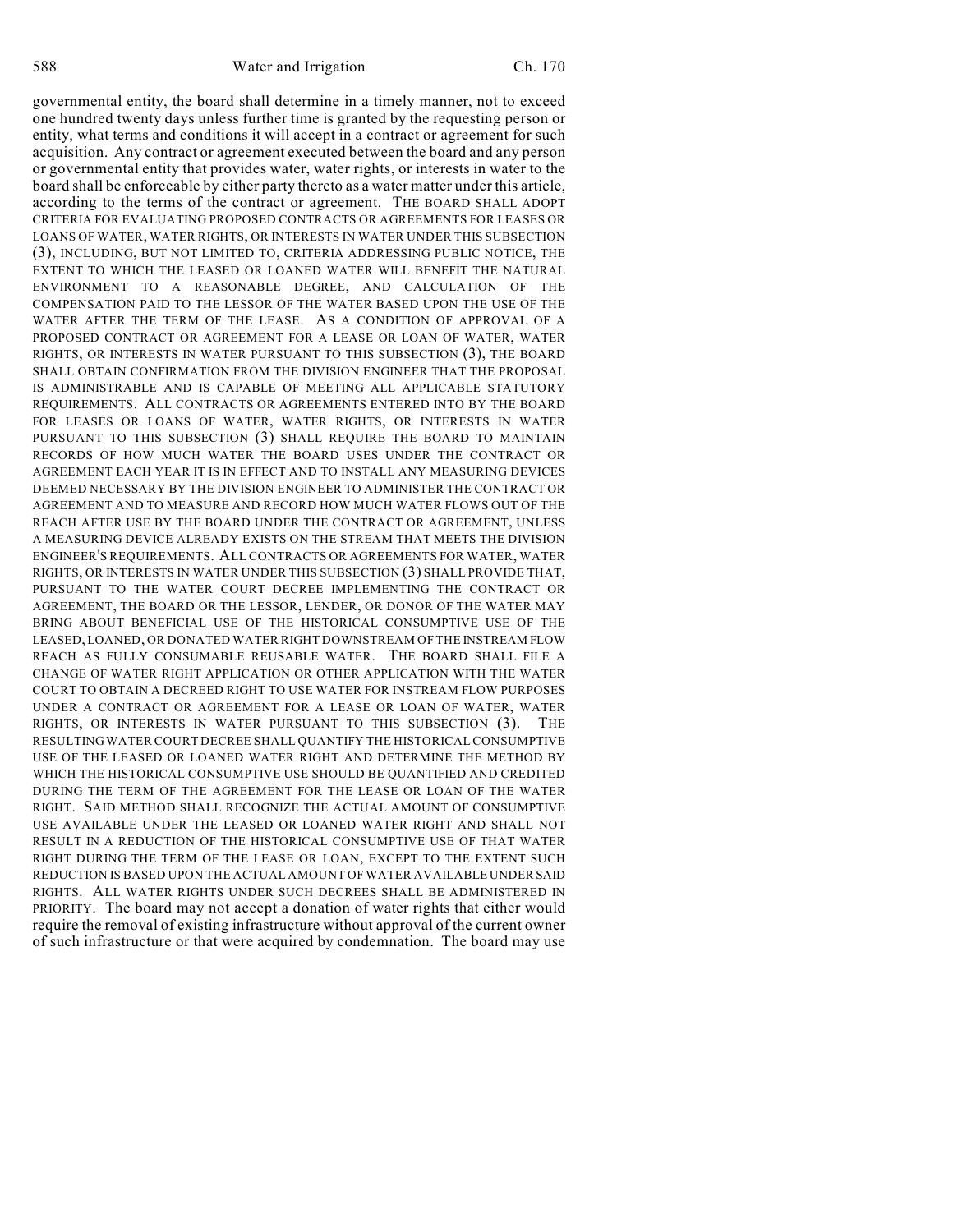any funds available to it, other than the construction fund created in section 37-60-121, for acquisition of water rights and their conversion to instream flow rights. The board may initiate such applications as it determines are necessary or desirable for utilizing water, water rights, or interests in water appropriated, acquired, or held by the board, including applications for changes of water rights, exchanges, or augmentation plans. Prior to the initiation of any such appropriation or acquisition, the board shall request recommendations from the division of wildlife and the division of parks and outdoor recreation. The board also shall request recommendations from the United States department of agriculture and the United States department of the interior. Nothing in this article shall be construed as authorizing any state agency to acquire water by eminent domain or to deprive the people of the state of Colorado of the beneficial use of those waters available by law and interstate compact. Nothing in this subsection (3) shall impact section 37-60-121 (2.5). Any appropriation made pursuant to this subsection (3) shall be subject to the following principles and limitations:

**SECTION 2.** The introductory portion to 37-92-103 (2) (b), Colorado Revised Statutes, is amended, and the said 37-92-103 (2) (b) is further amended BY THE ADDITION OF A NEW SUBPARAGRAPH, to read:

**37-92-103. Definitions.** As used in this article, unless the context otherwise requires:

(2) "Abandonment of a water right" means the termination of a water right in whole or in part as a result of the intent of the owner thereof to discontinue permanently the use of all or part of the water available thereunder. Any period of nonuse of any portion of a water right shall be tolled, and no intent to discontinue permanent use shall be found for purposes of determining an abandonment of a water right for the duration that:

(b) The nonuse of a water right BY ITS OWNER is a result of participation in:

(VI) ANY CONTRACT OR AGREEMENT WITH THE COLORADO WATER CONSERVATION BOARD THAT ALLOWS THE BOARD TO USE ALL OR A PART OF A WATER RIGHT TO PRESERVE OR IMPROVE THE NATURAL ENVIRONMENT TO A REASONABLE DEGREE UNDER SECTION 37-92-102 (3).

**SECTION 3.** 37-92-305 (3), Colorado Revised Statutes, is amended to read:

**37-92-305. Standards with respect to rulings of the referee and decisions of the water judge.** (3) (a) A change of water right, implementation of a rotational crop management contract, or plan for augmentation, including water exchange project, shall be approved if such change, contract, or plan will not injuriously affect the owner of or persons entitled to use water under a vested water right or a decreed conditional water right. In cases in which a statement of opposition has been filed, the applicant shall provide to the referee or to the water judge, as the case may be, a proposed ruling or decree to prevent such injurious effect in advance of any hearing on the merits of the application, and notice of such proposed ruling or decree shall be provided to all parties who have entered the proceedings. If it is determined that the proposed change, contract, or plan as presented in the application and the proposed ruling or decree would cause such injurious effect, the